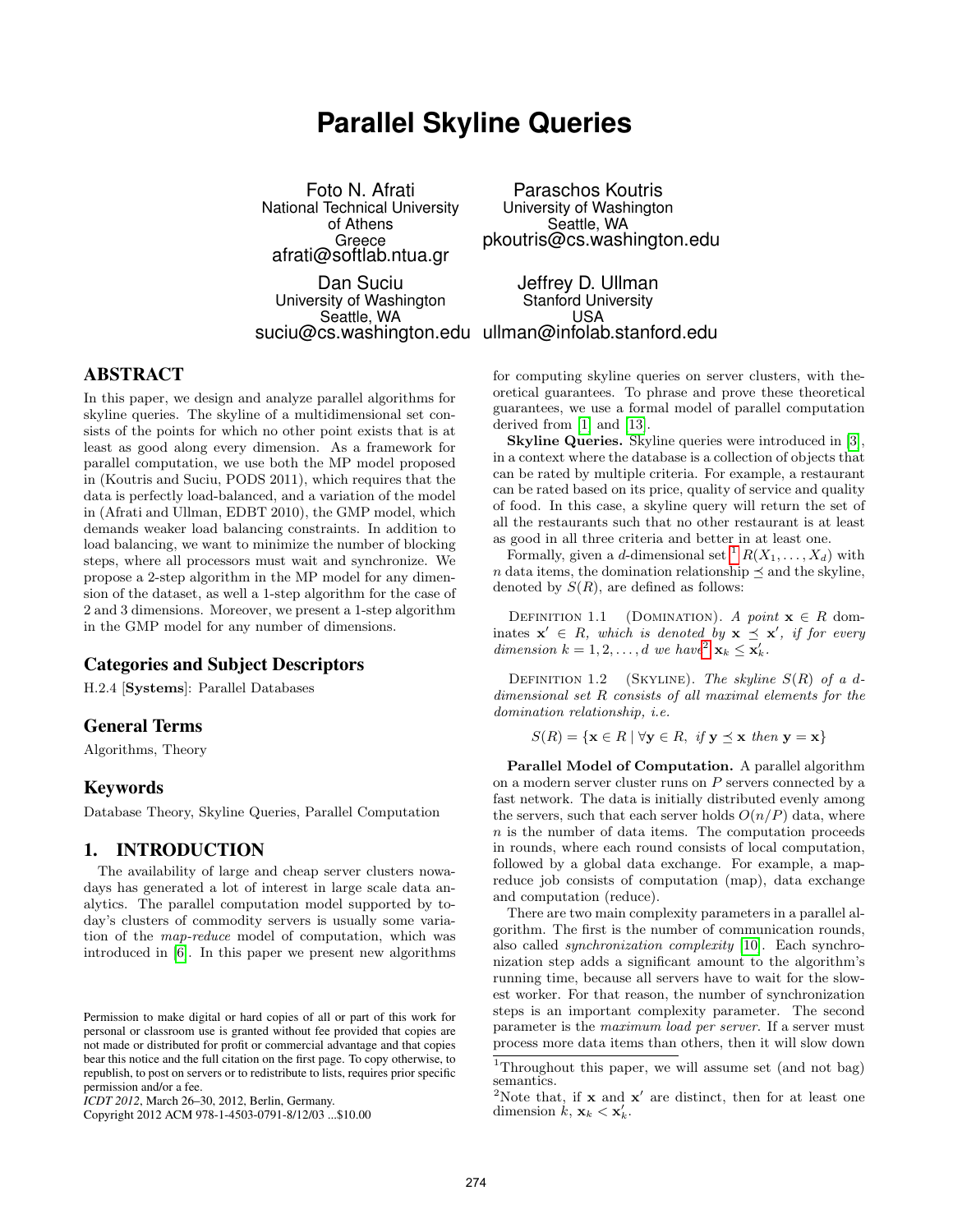the entire computation. Also, it may force the use of disk at that processor, rather than using only main memory. To achieve a low server load, a parallel algorithm needs to both divide evenly the data among the servers, and avoid replicating the same data item to multiple servers. Keeping the load per server low indirectly benefits another important parameter, the total amount of data exchanged by the servers, since the amount of data being exchanged is upper bounded by the total load at all servers.

There is often a tradeoff between the number of synchronization steps and the server load: adding more communication rounds may result in a reduction of the maximum sever load. At an extreme, any sequential algorithm can be "parallelized" using a single synchronization step in a very naïve way, by sending all the data to the first server and then solving the problem locally. However, this increases the maximum server load from the optimal  $O(n/P)$  to n.

To present our algorithms for computing the skyline, we need a formal theoretical model for parallel computation. Several models have been proposed in the literature for analyzing parallel algorithms on server clusters [7, 1, 13, 11]. In this paper, we study algorithms based on the frameworks of [1] and [13].

The Massively Parallel (MP) model [13] has two distinct features. First, it requires that the maximum load per server is  $O(n/P)$ , for any input database. This constraint implies that the data cannot be replicated by more than a constant factor on average; therefore, the single parameter of interest is the number of communication rounds. This is essentially the same requirement as in the Coarse Grained Multicomputer model introduced in [7]. Second, the MP model introduces a broadcast phase, during which the servers can exchange a limited amount of data. We should emphasize here that the broadcast phase is not counted as a synchronization step. Typically, the broadcast phase is used to detect skewed elements or gather other information about the data. For example, in Pig Latin's *skew-join*, the frequent items are computed first, then treated separately during the join [8]. It was shown in [13] that a broadcast phase is necessary in order to guarantee load balancing, even in the case of simple queries, for example a semi-join query.

An alternative model is described by [1], where the authors allow some data to be replicated more than a constant number of times. An algorithm in that model would use information about the size of the tables and decide which  $table(s)$  to replicate. A simple example is the *broadcast join*, which broadcasts the smaller table to all servers: if the size of the smaller table is less than  $1/P$  the size of the larger table, then the maximum load per server is  $\langle 2n/P.$  It was shown in [1] that every Conjunctive Query can be computed using a single synchronization step in this model: if applied to an arbitrary database, this algorithm results in an average server load  $O(n/P^{\varepsilon})$ , for some<sup>3</sup>  $\varepsilon > 0$ ; in other words, the entire data is replicated by an average factor of  $P^{1-\varepsilon}$ . This upper bound assumes that the data is skew-free. The one-step algorithm for an arbitrary Conjunctive Query is a rather surprising result, and is also an excellent illustration of the tradeoff between load balancing and the number of computation steps: some Conjunctive Queries cannot be computed in one parallel step if one requires a maximum load balance of  $O(n/P)$  data items per server [13].

Our contribution. In this paper, we propose three new algorithms for computing skyline queries on server clusters. We use both the MP model of [13], and a weakly loadbalanced variation of the model of [1], which we call here the GMP model.

Let n denote the size of the input relation  $R, d$  the dimension of the data, and  $P$  the number of servers available. We present three algorithms for computing the skyline  $S(R)$ .

- The first algorithm (algorithm 1) uses two communication steps and is perfectly load-balanced: more precisely, the maximum server load is  $O(dn/P)$ . This algorithm is described in Subsection 4.1.
- The second algorithm (algorithm 2) uses only one communication step, but the maximum server load is increased to  $O(dn/P^{1/(d-1)})$ . In other words, the entire data is replicated on average by a factor of  $P^{(d-2)/(d-1)}$ , saving one communication step over the previous algorithm. We also describe conditions under which the load of this algorithm drops to  $O(n/P)$ . This algorithm is described in Subsection 4.2.
- The third algorithm (algorithm 3) computes the skyline for a database of dimension  $d = 3$ . It has a single communication step and is perfectly load-balanced: more precisely, the maximum sever load is  $O(n/P)$ . This algorithm is described in Subsection 4.3.

All three algorithms are based on the technique of *grid*based partitioning. For each of the d dimensions, we partition the data into P buckets of roughly equal size  $O(n/P)$ : the  $d \cdot P$  partition points (P points for each axis) are computed by the servers by broadcasting  $d \cdot P^2$  data items. Each data point  $\mathbf{x} \in R$  belongs to exactly d buckets, one along each dimension.

At a high level, our first algorithm partitions the data into these buckets (replicating each data item  $d$  times). Server  $i$ is responsible for the i-th bucket in each dimension, hence it holds  $O(dn/P)$  data. Next, each server computes the skyline locally in each bucket. We show that a point x is in the skyline iff it is in the local skyline of each of its  $d$ buckets. However, these  $d$  copies of the data point may reside on different servers; hence, a second communication step is needed to bring all copies of a point to a common server, and compute the skyline  $S(R)$ . As we will show in Subsection 4.1, our first algorithm develops this basic idea in several ways. It is, to the best of our knowledge, the first provably load-balanced algorithm that computes the skyline for d-dimensional data, for arbitrary d, using only two communication steps.

The second algorithm saves one synchronization step over the first algorithm, at the cost of an increased amount of data replication. It starts similarly, by partitioning each dimension into buckets, but uses only  $M$  buckets, where  $M \ll P$ . We use the term cell to denote the intersection of d buckets (one in each dimension). Thus, there are  $M^d$ cells, and each data point belongs to exactly one cell. After computing the bucket boundaries, the servers compute the set of nonempty cells by broadcasting  $M^{d+1}$  bits. Then, each server filters out the cells that are strictly dominated by another nonempty cell. We prove that only  $O(M^{d-1})$ cells remain after this filter operation. Furthermore, only the data points in these remaining cells (and the cells dominating them) need to be inspected in order to compute the

<sup>&</sup>lt;sup>3</sup>If the Conjunctive Query has k variables, then  $\varepsilon$  is at most  $1/k$ .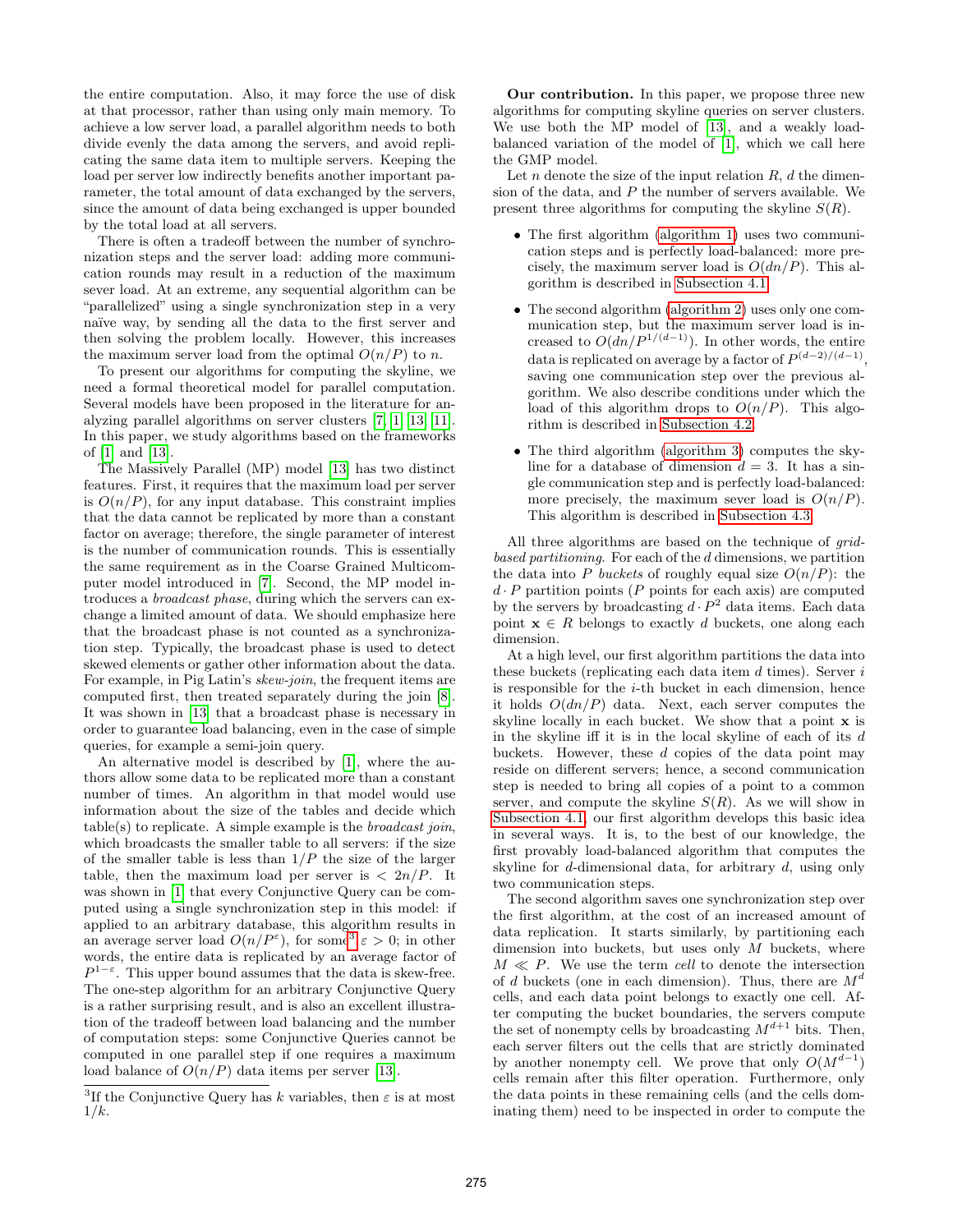skyline. Our algorithm follows by choosing  $M$  such that  $M^{d-1} = P$ . The algorithm, in essence, replicates data items by a factor of  $P^{(d-2)/(d-1)}$  in order to save one communication step. Notice that for 2-dimensional data, this factor is 1, and therefore the maximum load per server is  $O(n/P)$ .

Our third algorithm improves the load balancing guarantee in the special case of 3-dimensional data: this algorithm runs in one parallel step, and has a maximum load of  $O(n/P)$ per server. It is, to the best of our knowledge, the first provably load-balanced algorithm that computes the skyline for 3-dimensional data using a single communication step.

We leave open the question whether there exists a onestep algorithm with a  $O(n/P)$  maximum load for arbitrary d-dimensional data.

Related Work. There exists a rich literature related to the computation of skyline queries (the term used in databases), or of the maximal vector problem (the term used in computational geometry). The theoretical time complexity of the problem was first studied in [14]. Other papers followed, including [21] and [16], that applied divideand-conquer techniques and matrix multiplication respectively. After the introduction of the skyline operator in the database community by [3], several efficient algorithms were developed [4, 9, 17, 15].

In recent years, there has been an increasing interest in parallelizing skyline queries for distributed and parallel environments. All approaches share the idea of partitioning the set of points, processing locally the partitions in parallel, and finally combining their results. Their difference resides in the partitioning schemes of the data.

The most common approach is grid-based partitioning [24, 20, 23, 7]. The idea is to create a grid on the data, such that each cell of the grid has roughly the same amount of data. The local skyline of each cell is computed in parallel, and the final result is obtained by merging the local skylines. Another partitioning technique applied in [5] is random partitioning. Using randomness guarantees that the points will be distributed in a uniform fashion among the partitions; however, many points may belong in the local skyline of the partition but not in the final skyline.

Recent work focuses on an angle-based space partitioning scheme, first proposed by [22]. The algorithm transforms the points using hyperspherical coordinates before partitioning into a grid, a technique that alleviates the problem of computing the local skylines of cells that do not participate in the global skyline. In [12], the authors partition the space using hyperplane projections, an approach close to anglebased partitioning. Their algorithm also uses a preprocessing step to quickly filter out a part of the dominated points, as well as a more efficient merging technique. In [18] skyline computation is parallelized for multicore architectures, under the assumption that the participating cores share everything and communicate by updating main memory. The technique applied is a divide-and-conquer strategy combined with an iterative sequential algorithm.

All aforementioned techniques divide the space into disjoint cells, and then merge the cells recursively by applying repeatedly the identity  $S(R_1 \cup R_2) = S(S(R_1) \cup S(R_2)).$ In order to compute the skyline of  $R_1 \cup R_2$ , one first computes in parallel the skylines  $S(R_1)$  and  $S(R_2)$ , which are hopefully much smaller than  $R_1, R_2$ , then merges the result, by computing the skyline of  $S(R_1) \cup S(R_2)$ . This is a recursive divide-and-conquer algorithm, and requires log P communication steps, which is far worse than the one or two communication steps achieved by our algorithms. In order to reduce the number of communication steps, we apply a different principle than recursive divide and conquer. Our technique uses overlapping buckets (along each dimension): if R, T are two overlapping buckets, and  $C = R \cap T$  is the cell of their intersection, then the skyline points in  $C$  are precisely those points that belong both to the skyline of R and to the skyline of T, that is,  $C \cap S(R \cup T) = S(R) \cap S(T)$ . There is no need for recursive merging, and this allows us to reduce the parallel running time to one or two steps. To the best of our knowledge, the three algorithms we present here are the first that have  $O(1)$  communication steps (in fact, only one or two steps, respectively), and are guaranteed load-balanced.

Closest to our results is the work of [7], which describes a parallel algorithm for the skyline over 3-dimensional data; the skyline problem is called there 3D-Maxima. Their algorithm uses similar ingredients to ours: it partitions the three dimensional data into equal buckets along the X-dimension, and into equal buckets along the Z-dimension (it does not partition it along the Y -dimension). It starts by computing the skyline in the  $X$ -buckets, then passes them to the Z-buckets, which compute their skylines and intersect them with those from the X-buckets. To avoid the third intersection step (with the Y -buckets) the authors make a clever use of a 2-dimensional skyline that they compute during the first step. When cast into our model, their algorithm uses two synchronization steps, and is perfectly load-balanced, hence it is similar to our first algorithm, but does not generalize beyond 3 dimensions. In constrast, for the special case of 3 dimensions our third algorithm computes the skyline in only one step: to the best of our knowledge this is the first algorithm to achieve that.

Outline. The paper is organized as follows. Section 2 reviews the two models of parallel computation in detail. Next, in Section 3 we present the preprocessing steps that are common to all the algorithms, and also provide some useful tools for analyzing our algorithms. In Section 4 we describe the three algorithms for skyline queries in full detail and also analyze their performance. Finally, we conclude in Section 5.

# 2. PARALLEL COMPUTATION MODELS

We review here the Massively Parallel (MP) model of computation from [13] and describe its generalization (GMP) by adopting ideas from [1]. We denote with  $n$  the size of the data: in the case of a skyline query,  $n$  is the size of a  $d$ dimensional set  $R(X_1, \ldots, X_d)$ . Computation in the MP model is performed by  $P$  servers, having unbounded local memory, and connected by a network. Initially, the input data is uniformly partitioned across the P servers, such that each server holds  $n/P$  data items. In the case of a skyline query, we denote  $R_s$  the fragment of R stored at server s, for  $s = 1, ..., P$ ; thus  $\bigcup_s R_s = R$ ,  $|R_1| = ... = |R_P| = n/P$ .

The computation consists of a sequence of global parallel steps, each consisting of three phases:

Broadcast Phase: The P servers exchange a small amount of global data, called broadcast data, and perform some computation on their local data and the broadcast data.

Communication Phase: The P servers exchange data.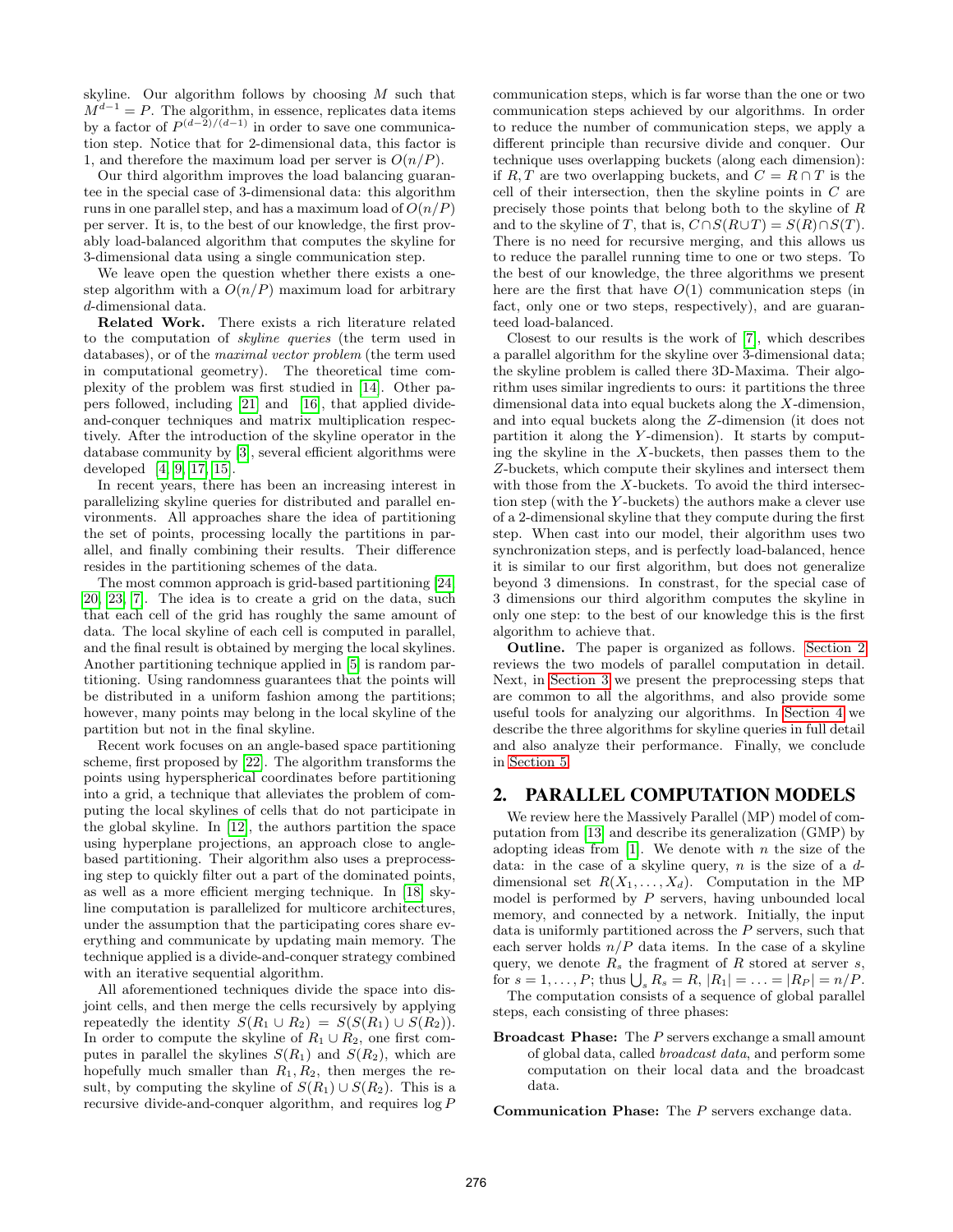## **Computation Phase:** The  $P$  servers perform some local computation on their local data.

The main parameter of the model is the number of parallel steps. For example, an algorithm that can solve the problem in one parallel step taking time  $T$  is considered superior to an algorithm that can solve the problem in two parallel steps, each taking time  $T/2$ .

There are two constraints imposed in the MP model. First, the amount of data exchanged during a broadcast step should depend<sup>4</sup> only on P, and be independent on n. Second, the model imposes a strict load balance requirement: denoting  $n<sub>s</sub>$  the number of data items held by server s throughout the algorithm, it is required that  $\max_{s=1,P} n_s = O(n/P)$ . For a randomized algorithm, the load balancing requirement becomes  $\mathbb{E}[\max_{s=1,P} n_s] = O(n/P)$ , where the expectation is taken over the random choices of the algorithm. Thus, the MP model requires all servers to be perfectly load-balanced. Notice that if we allowed the server load to increase to  $\max_{s=1,P} n_s = O(n)$ , then it is trivial to design a one-step algorithm for computing the skyline: simply send all the data to sever  $s = 1$ , and compute the skyline locally there.

In this paper we also consider the following generalization, called the GMP model, where the load balance requirement is relaxed to  $\max_{s=1,P} n_s = O(n/P^{\varepsilon})$ , for some  $\varepsilon > 0$ ; note that if we allowed  $\varepsilon = 0$  then the maximum load balance would increase to  $O(n)$ , which we want to forbid; hence we are only interested in the case  $\varepsilon > 0$ . Thus, while in the MP model the data may be replicated by at most a constant average factor, in the GMP model the data may be replicated by an average factor of  $O(P^{1-\varepsilon})$ . In practice, a major concern in designing parallel algorithms (e.g. in the Map-Reduce framework) is reducing the amount of data exchange. In our case, it follows that the total amount of data exchanged in one parallel step is  $O(n)$  (in the MP model) and  $O(nP^{1-\epsilon})$  (in the GMP model).

In this paper, we study algorithms for computing the skyline in the MP and the GMP model, and we present algorithms that run in one, or two parallel steps.

# 3. PREPROCESSING

In this section, we present the preprocessing steps that are common to all three of our algorithms. Furthermore, we provide several definitions and propositions, which will prove useful in Section 4.

# 3.1 Bucketizing

A basic primitive of our techniques is the partitioning of the d-dimensional relation  $R$  into  $M$  buckets across some dimension  $k$ , such that each partition contains approximately the same number of points, i.e.  $O(n/M)$  points. The value of M will be chosen later<sup>5</sup>, and depends only on the number of servers P: it is independent on the number of data items n. As a consequence, we will show that this partition can be performed using one broadcast step, by broadcasting  $d \cdot P \cdot (M+1)$  data items, which is independent of n.

Assume for now that all the n data items in our set  $R$ have distinct coordinates: in other words, for any  $\mathbf{x}, \mathbf{y} \in R$ ,  $\mathbf{x} \neq \mathbf{y}$ , and for any dimension  $k = 1, \ldots, d$ ,  $\mathbf{x}_k \neq \mathbf{y}_k$ ; we show how to drop this assumption in the next subsection.

Fix a dimension  $k = 1, \ldots, d$ . We will choose  $(M + 1)$ partition points

$$
-\infty=b_k^0
$$

and for each  $i = 1, ..., M$ , we define the *bucket*  $B_k^i$  as

$$
B_k^i = \{ \mathbf{x} \in R \mid b_k^{i-1} \leq \mathbf{x}_k < b_k^i \}
$$

Our goal is to compute the partition points  $b_k^i$  such that  $\forall i, k, |B_k^i| = O(n/M)$ . This is done during a broadcast phase, and we call this algorithm BUCKETIZE.

The algorithm works as follows. For each dimension  $k$ , every server s bucketizes its local fragment  $R_s$  along dimension k, by computing partition points  $-\infty = y_{s,k}^0 < y_{s,k}^1 < \cdots$  $y_{s,k}^M = +\infty$ , such that each local bucket  $B_{s,k}^i = \{ \mathbf{x} \in R_s \mid$  $y_{s,k}^{i-1} \leq \mathbf{x}_k \lt y_{s,k}^i$  has  $|R_s|/M = n/(MP)$  data points. This can be done, for example, by sorting  $R_s$  on dimension  $k$  and choosing every  $(n/M)$ -th point.

Next, each server broadcasts the local partition points  $y_{s,k}^i$ : the total number of values broadcast is thus  $dP(M+1)$ . Once the data is broadcast to all servers, each server does the following for each dimension k. It first sorts the points  $y_{s,k}^i$  in increasing order, say  $-\infty = z^0 < \cdots < z^{P(M-1)+1} = +\infty$ . Notice that, for any dimension  $k$ , there are no duplicates among the values  $y_{s,k}^i$ , except for  $-\infty, +\infty$  which occur at each server s. Then, it selects every P-th value:  $b_k^i = z^{iP}$  for  $i = 0, \ldots, M-1$ , plus  $b_k^M = +\infty$  (notice that also  $b_k^0 = -\infty$ ). The following proposition establishes the correctness of the algorithm.

PROPOSITION 3.1. Algorithm BUCKETIZE computes  $M +$ 1 buckets for each dimension, s.t. each bucket contains  $O(n/M)$  points. It broadcasts a total of  $dP(M + 1)$  data items.

PROOF. Let us consider a bucket  $B_k^i$ . This bucket includes all points  $\mathbf{x} \in R$  such that  $z_k^{iP} \leq \mathbf{x}_k < z_{k+1}^{(i+1)P}$ . There are a total of  $P+1$  partition points between  $z_k^{iP}$  and  $z_k^{(i+1)P}$ , including  $z^{iP}$  and  $z^{(i+1)P}$ . Let  $n_{s,k}$  be the number of local partition points that server s contributes to these points (in other words,  $n_{s,k} = |\{j \mid z_k^{iP} \le y_{s,k}^j \le z_k^{(i+1)P}\}|$ ). Then, it is easy to see that  $B_k^i$  will contain points from at most  $n_{s,k} + 1$  local buckets of server s, and for each such bucket we have  $|B_{s,k}^j| \le n/(MP)$ . Moreover, it holds that  $\sum_{s} n_{s,k} = P + 1.$ 

Hence, the total number of points contained in  $B_k^i$  is

$$
|B_k^i| \le \sum_{s=1}^P (n_{s,k} + 1) \cdot n/(MP)
$$
  
=  $(2P + 1) \cdot n/(M \cdot P) \approx 2n/M$ 

This concludes the proof.  $\square$ 

# 3.2 Handling Equal Coordinates

If two distinct points  $x, y \in R$  have a common dimension, say  $\mathbf{x}_k = \mathbf{y}_k$ , then the bucketization algorithm must break ties. In the extreme case, all  $n$  points have the same  $k$ -th coordinate, and, without any changes, the algorithm Buck-ETIZE would fail to partition the points into  $k$  equal buckets along the k-th dimension. We show here how to break ties by using the other dimensions. Note that if two points agree

<sup>&</sup>lt;sup>4</sup>In [13], the size of the broadcast data was required to be  $O(n^{\xi})$ , for some  $\varepsilon < 1$ . In this paper we impose a stricter bound, by requiring it to be independent on  $n$ .

<sup>&</sup>lt;sup>5</sup>It is either P, P log P or  $P^{1/(d-1)}$ .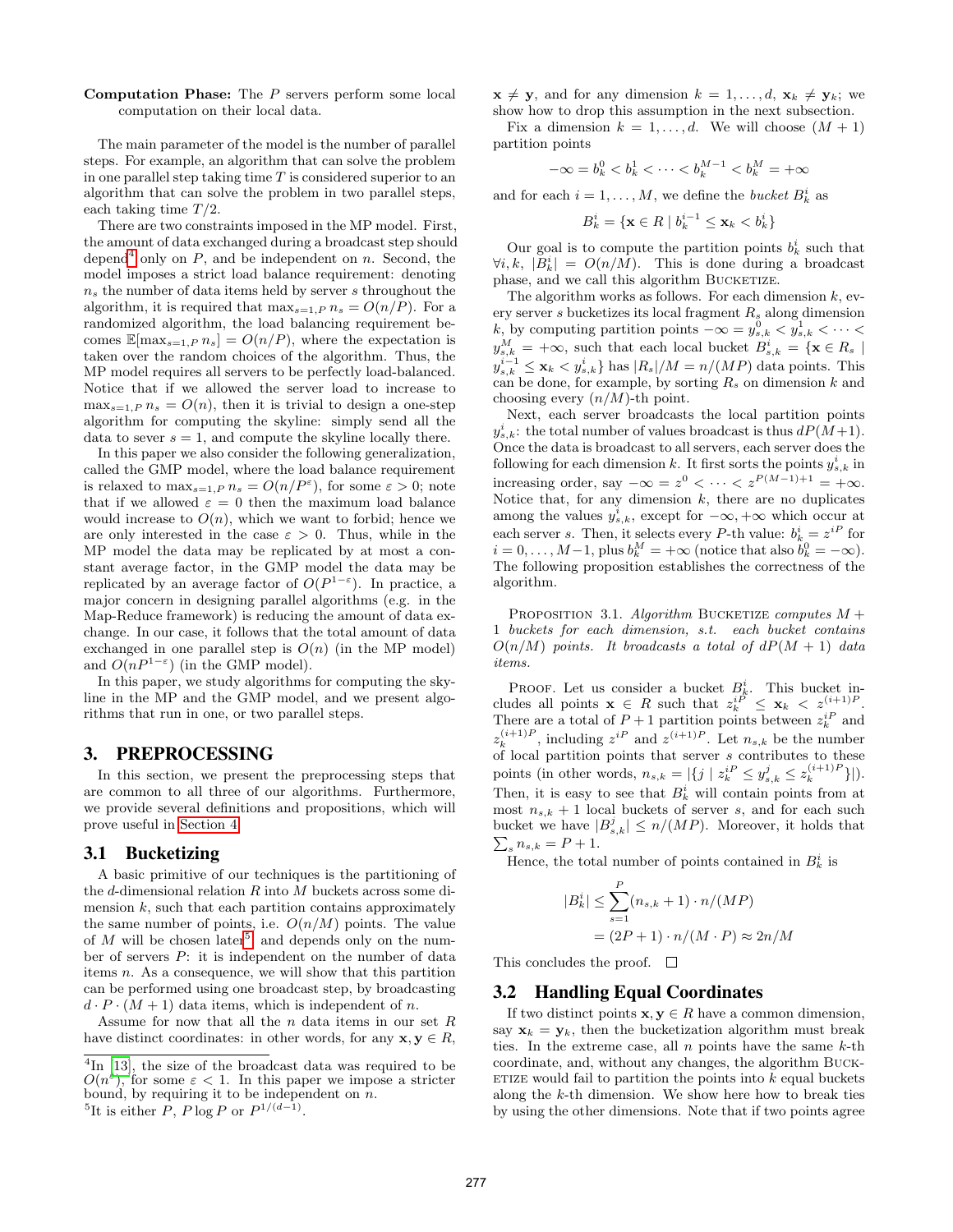on all dimensions, i.e.  $\mathbf{x}_1 = \mathbf{y}_1, \ldots, \mathbf{x}_d = \mathbf{y}_d$ , then the two points must be equal, since  $R$  is a set.

More precisely, we will describe a transformation of the points to points with distinct values for every dimension. The mapping  $t$  we use is as follows:

$$
t(p_1,...,p_d) =
$$
  

$$
((p_1, p_2,...,p_d), (p_2,...,p_d, p_1),..., (p_d, p_1,...,p_{d-1}))
$$

We now introduce a new comparison operator  $(\triangleleft)$  for the transformed points. For the tuples  $\mathbf{p} = (p_1, \ldots, p_d)$  and  $\mathbf{q} = (q_1, \ldots, q_d)$ , we define that  $\mathbf{p} \leq \mathbf{q}$  if either  $\mathbf{p} = \mathbf{q}$  or there exists some index i such that  $p_i < q_i$  and for every  $j < i$  we have that  $p_j = q_j$ . If  $\mathbf{p} \neq \mathbf{q}$  and  $\mathbf{p} \leq \mathbf{q}$ , we also write that  $p \triangleleft q$ . This is a standard lexicographic order, and it is known to be a total order. Given a set  $R$  of  $d$ dimensional data points, we denote by  $R^t = \{t(\mathbf{x}) \mid \mathbf{x} \in R\}$ the set of transformed points.

The new set  $R<sup>t</sup>$  is just a regular d-dimensional set, where the coordinates are ordered by the relation  $\leq$  rather than the natural order relation  $\leq$ . In particular, Definition 1.1 gives the domination relationship between the transformed points:  $t(\mathbf{x}) \preceq t(\mathbf{y})$  iff for all  $k = 1, \ldots, d$ ,  $(t(\mathbf{x}))_k \preceq (t(\mathbf{y}))_k$ . We will show that  $(1)$  the mapping t defines a one-to-one mapping between the skyline  $S(R)$  and the skyline  $S(R<sup>t</sup>)$ , and (2) no two points in  $R<sup>t</sup>$  agree on any coordinate k (thus satisfying our assumption in Subsection 3.1).

PROPOSITION 3.2.  $\mathbf{x} \preceq \mathbf{y}$  if and only if  $t(\mathbf{x}) \preceq t(\mathbf{y})$ .

The proposition immediately implies that  $x = y$  if and only if  $t(\mathbf{x}) = t(\mathbf{y})$ . In particular, t is an injective function.

PROOF. Assume first that  $\mathbf{x} \preceq \mathbf{y}$ . Then, for every  $k, x_k \preceq$  $y_k$ . We will show that  $(t(\mathbf{x}))_k = (x_k, \ldots, x_d, x_1, \ldots, x_{k-1}) \leq$  $(y_k, \ldots, y_d, y_1, \ldots, y_{k-1}) = (t(\mathbf{y}))_k$ . If  $\mathbf{x} = \mathbf{y}$  then obviously  $t(\mathbf{x}) \leq t(\mathbf{y})$ , so assume that  $\mathbf{x} \neq \mathbf{y}$ . When ordering the indices as  $k, \ldots, d, 1, \ldots, k - 1$ , consider the first index i such that  $x_i \neq y_i$ . Since  $\mathbf{x} \preceq \mathbf{y}$ , we must have  $x_i < y_i$ ; moreover, by assumption, for all indices  $j$  preceding  $i$  in the order  $k, \ldots, d, 1, \ldots, k-1$ , we have  $x_j = y_j$ . Hence,  $(t(\mathbf{x}))_k \trianglelefteq (t(\mathbf{y}))_k$ . Since this holds for every k, we have  $t(\mathbf{x}) \preceq t(\mathbf{y}).$ 

For the other direction, let  $t(\mathbf{x}) \preceq t(\mathbf{y})$ . Since for every k, we have that  $(t(\mathbf{x}))_k \trianglelefteq (t(\mathbf{y}))_k$ , it follows that  $x_k \leq y_k$ , and, hence,  $\mathbf{x} \preceq \mathbf{y}$ .  $\Box$ 

This implies immediately:

COROLLARY 3.3. Let  $R^t = \{t(\mathbf{x}) \mid \mathbf{x} \in R\}$ . Then the transformation t is a one to one mapping between the two skyline sets  $S(R)$  and  $S(R<sup>t</sup>)$ .

Hence, instead of computing the skyline of  $R$ , we can compute the skyline of the transformed set  $R^t$ . Then,  $S(R)$  will be given by inversing the transformation, which is easily computed since  $t$  is one-to-one.

It remains to prove that the transformed points do not share any values for the same coordinate.

PROPOSITION 3.4. If  $t(\mathbf{x}) \neq t(\mathbf{y})$ , then for every  $k = 1, d$ , we have that  $(t(\mathbf{x}))_k \neq (t(\mathbf{y}))_k$ .

PROOF. For the sake of contradiction, assume that there exists some k such that  $(t(\mathbf{x}))_k = (t(\mathbf{y}))_k$ . However, this means that for every j it holds that  $\mathbf{x}_j = \mathbf{y}_j$ , which implies that  $\mathbf{x} = \mathbf{y}$  and thus  $t(\mathbf{x}) = t(\mathbf{y})$ , a contradiction.  $\Box$ 

Finally, notice that we do not need to actually compute the transformation; it suffices to directly use the new comparison operator defined on  $t(R)$ . Hence, this technique does not increase the amount of data communicated.

In the rest of the paper we will assume that the transformation  $t$  has been applied to the data set  $R$ , and, therefore, all points in  $R$  have distinct coordinates.

## 3.3 The Relaxed Skyline of Cells

After having bucketized  $R$  across every dimension, we define the grid-based partitioning of the data into cells. We use the standard notation  $[M] = \{1, 2, \ldots, M\}.$ 

DEFINITION 3.5. A cell  $B(i)$ , for any  $i = (i_1, \ldots, i_d) \in$  $[M]$ <sup>d</sup> is the set

$$
B(\mathbf{i}) = \bigcap_{j=1}^{d} B_j^{i_j}
$$

The cells belong to a d-dimensional discrete grid with  $M<sup>d</sup>$ points. Each bucket  $B_k^i$  corresponds to the hyperplane  $i_k = i$ in this space; hence, we will refer interchangeably to buckets as hyperplanes. Moreover, for  $\mathbf{i} \in [M]^d$ , we interchangeably refer to  $B(i)$  or i as a cell.

The following proposition follows directly from the definition of a cell.

PROPOSITION 3.6. Cells have the following properties.

1. Each cell holds  $O(n/M)$  data.

2. Each point  $\mathbf{x} \in R$  belongs to exactly one cell.

We note that the first property above is a weak bound on the size of a cell. Since there are  $M^d$  cells, one would wish that  $|B(i)| = O(n/M^d)$ ; instead, only the weaker property  $|B(i)| = O(n/M)$  holds, and the bound is in fact tight. For example, the database may consist of  $n$  points on the diagonal, i.e. each point is of the form  $(x, x, \ldots, x)$ . In this case, the only nonempty cells are the diagonal cells  $B(i, i, \ldots, i)$ , where  $i = 1, \ldots, M$ , and each diagonal cell contains  $n/M$  elements. Once the algorithm BUCKETIZE computes the bucket boundaries, each server knows the identity of each cell  $B(i)$ (but not its data points).

Let us define the set of the non-empty cells as

$$
J = \{ \mathbf{i} \in [M]^d \mid B(\mathbf{i}) \neq \emptyset \}
$$

Once the servers know the identity of all cells, they compute the set J: this requires broadcasting at most  $PM<sup>d</sup>$  data items (each server locally checks whether each cell is empty and then broadcasts this information).

All three of our algorithms rely on computing the skyline locally in each cell. However, not all cells contain skyline points, as can be seen in Figure 1: for example, the cell (5,5) cannot contain any skyline points, because the entire cell is strictly dominated by, say, the cell (4,3). Our next task is to select only those cells that may contain skyline points. It turns out that this set can also be described as a kind of skyline, but in the space of cells rather than the space of data points, and by replacing the domination relation with strict domination. We give the formal definitions next.

DEFINITION 3.7 (STRICT DOMINATION). A point  $i \in J$ strictly dominates  $\mathbf{j} \in J$ , in notation  $\mathbf{i} \prec \mathbf{j}$ , if for every dimension  $k = 1, 2, \ldots, d$  we have  $\mathbf{i}_k < \mathbf{j}_k$ .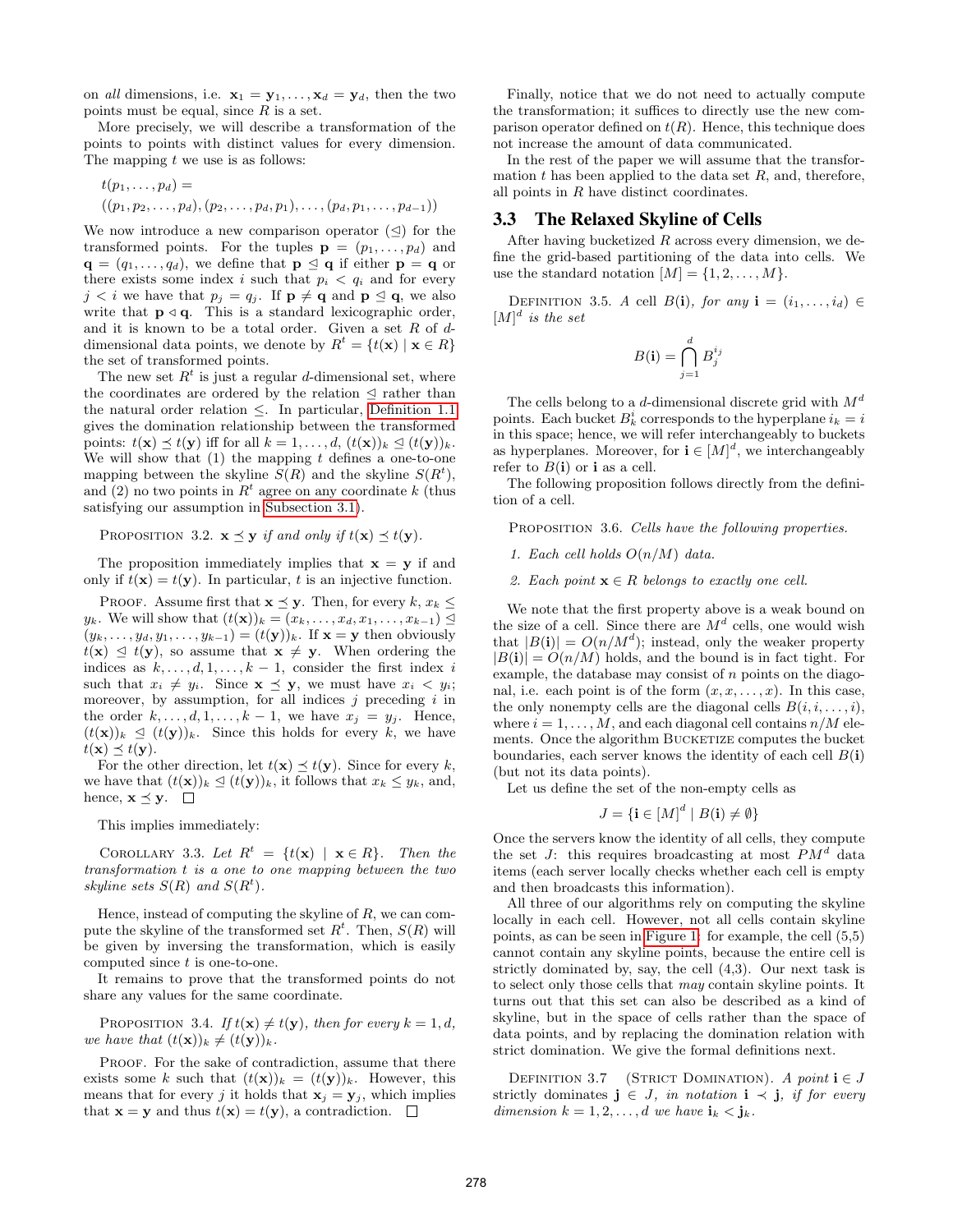

Figure 1: The grid-based partition into cells, along with the skyline (only dark grey) and relaxed skyline (light and dark grey) of the cells. The points painted black are the points of the global skyline of this instance.

DEFINITION 3.8 (RELAXED SKYLINE). The relaxed skyline (R-skyline) of a set J, denoted by  $S_r(J)$ , is the set of points of J that are not strictly dominated by some other point:

$$
S_r(J) = \{ \mathbf{i} \mid \mathbf{i} \in J, \neg \exists \mathbf{j} \in J.(\mathbf{j} \prec \mathbf{i}) \}
$$

Notice that strict domination implies domination: i ≺  $j \Rightarrow i \leq j$ . Therefore, the skyline is always a subset of the relaxed skyline, that is  $S(J) \subseteq S_r(J)$ . Figure 1 illustrates the skyline (dark grey) and the relaxed skyline (both light and dark grey) for the cells of a 2-dimensional data set.

The following two facts are easy to check. If  $\mathbf{x} \in B(\mathbf{i})$  and  $y \in B(j)$ , then (1)  $x \preceq y$  implies  $i \preceq j$  and (2)  $i \prec j$  implies  $x \preceq y$ ; however  $i \preceq j$  does not imply in general  $x \preceq y$ . This explains our interest in the strict domination between cells, and by extension, in the relaxed skyline  $S_r(J)$ .

Once the  $P$  servers have computed  $J$ , each server computes the relaxed skyline  $S_r(J)$ . The following two lemmas show that, in order to compute the skyline query  $S(R)$  we only need to know the points in the cells belonging to  $S_r(J)$ . Thus, these will be the only cells considered by our algorithms.

LEMMA 3.9. Consider a point  $x$  in a cell i,  $x \in B(i)$ . If  $\mathbf{x} \in S(R)$ , then  $\mathbf{i} \in S_r(J)$ .

PROOF. Suppose the contrary,  $\mathbf{i} \notin S_r(J)$ . Then, i is strictly dominated by some other point  $\mathbf{j} \in J$ , i.e.  $\mathbf{j} \prec \mathbf{i}$ . Consider any point  $y \in B(j)$  (such a point exists since all cells in J are nonempty). Clearly  $y \neq x$ , since y, x belong to distinct cells, and we have argued earlier that  $j \prec i$  implies  $y \preceq x$ . This contradicts the fact that  $x \in S(R)$ .  $\Box$ 

The lemma says that all the answers to our skyline query are in the cells  $\mathbf{i} \in S_r(J)$ : we need not look further. But we still need to check if a point  $\mathbf{x} \in B(i)$  is a skyline point, by comparing it with other points y. The next lemma says that y, too, can be restricted to points belonging only in cells of the relaxed skyline.

LEMMA 3.10. Consider a data point  $x$  in a cell i:  $x \in$ B(i). Suppose that  $\mathbf{x} \notin S(R)$ . Then there exists an R-

PROOF. If  $\mathbf{x} \notin S(R)$ , then by definition there exists  $\mathbf{y} \neq \mathbf{x}$ s.t.  $\mathbf{v} \preceq \mathbf{x}$ . It is easy to see that we can choose **y** to be a skyline point,  $\mathbf{v} \in S(R)$ . Then, by Lemma 3.9, the cell j of **v** is an R-skyline cell,  $\mathbf{i} \in S_r(J)$ , which proves our claim.  $\square$ 

By our discussion above, we also have  $j \preceq i$ . Thus, in order to compute the skyline points in the cell  $B(i)$ , we only need to inspect the data points in the cells  $B(j)$  such that  $\mathbf{j} \in S_r(J)$  and  $\mathbf{j} \preceq \mathbf{i}$ . For any  $\mathbf{i} \in S_r(J)$ , let us define

$$
N(\mathbf{i}) = \{ \mathbf{j} \in S_r(J) \mid \mathbf{j} \preceq \mathbf{i} \}
$$

x axis dimension, which implies  $\mathbf{j} \prec \mathbf{i}$ , contradicting the fact that  $\mathbf{i}$ Notice that for each  $j \in N(i)$  there exists a dimension k s.t.  $j_k = i_k$ : indeed, otherwise we have  $j_k < i_k$  for each is in the relaxed skyline.

> Our last technical result in this subsection computes the total number of data points in all cells  $B(j)$ , where  $j \in N(i)$ .

> LEMMA 3.11. Fix a cell  $\mathbf{i} \in S_r(J)$ . The total number of data points in all cells  $B(j)$ , for  $j \in N(i)$ , is  $O(n/M)$ .

> PROOF. Each cell  $\mathbf{j} \in N(\mathbf{i})$  shares a common hyperplane k with i: in other words,  $j_k = i_k$  for some k. It follows that the cell  $B(\mathbf{j})$  is a subset of the bucket  $B_k^{i_k}$ . Hence, the union of all cells  $B(j)$  is included in the union of the d buckets (hyperplanes) that contain the cell, which, together, have  $d \cdot O(n/M) = O(n/M)$  points.  $\Box$

> Thus, a naïve way to compute the skyline  $S(R)$  is to send a copy of all the data points in all cells  $B(j)$ , where  $j \in N(i)$ , to the cell  $B(i)$ , then check locally which points  $\mathbf{x} \in B(i)$  remain not dominated. The lemma shows, quite surprisingly, that only  $O(n/M)$  data items need to be sent to the cell  $B(i)$ , which means that by choosing  $M = P$ , this computation can be done by one server. Unfortunately, as we show next, the number of cells  $\mathbf{i} \in S_r(J)$  may be too large to make this naïve algorithm work.

## 3.4 The Size of the Relaxed Skyline of Cells

In this subsection, we provide tight bounds on the size of the relaxed skyline of the cells. It is easy to see that a trivial bound is  $|S_r(J)| \leq |J| \leq M^d$ . We provide below a better upper bound, which is also tight.

PROPOSITION 3.12. Let  $T \subseteq G_d = [M_1] \times [M_2] \times \cdots \times$  $[M_d]$ . Then,

$$
|S_r(T)| \le \prod_{i=1}^d M_i - \prod_{i=1}^d (M_i - 1)
$$

Moreover, the bound is tight.

PROOF. We start by proving that the bound is tight. For that, consider the set  $J = T_0$ , where  $T_0$  is the following set in the case of d dimensions

$$
T_0 = \{ \mathbf{i} \in G_d \mid i_1 = 1 \lor i_2 = 1 \lor \dots i_d = 1, 1 \le i_j \le M_j \}
$$

Intuitively,  $T_0$  includes the d hyperplanes that pass through the point  $(1, 1, \ldots, 1)$ . We will first count the size of  $T_0$ . Notice that  $T_0$  contains all points of the grid that contain a coordinate with value 1. It is easy to count the points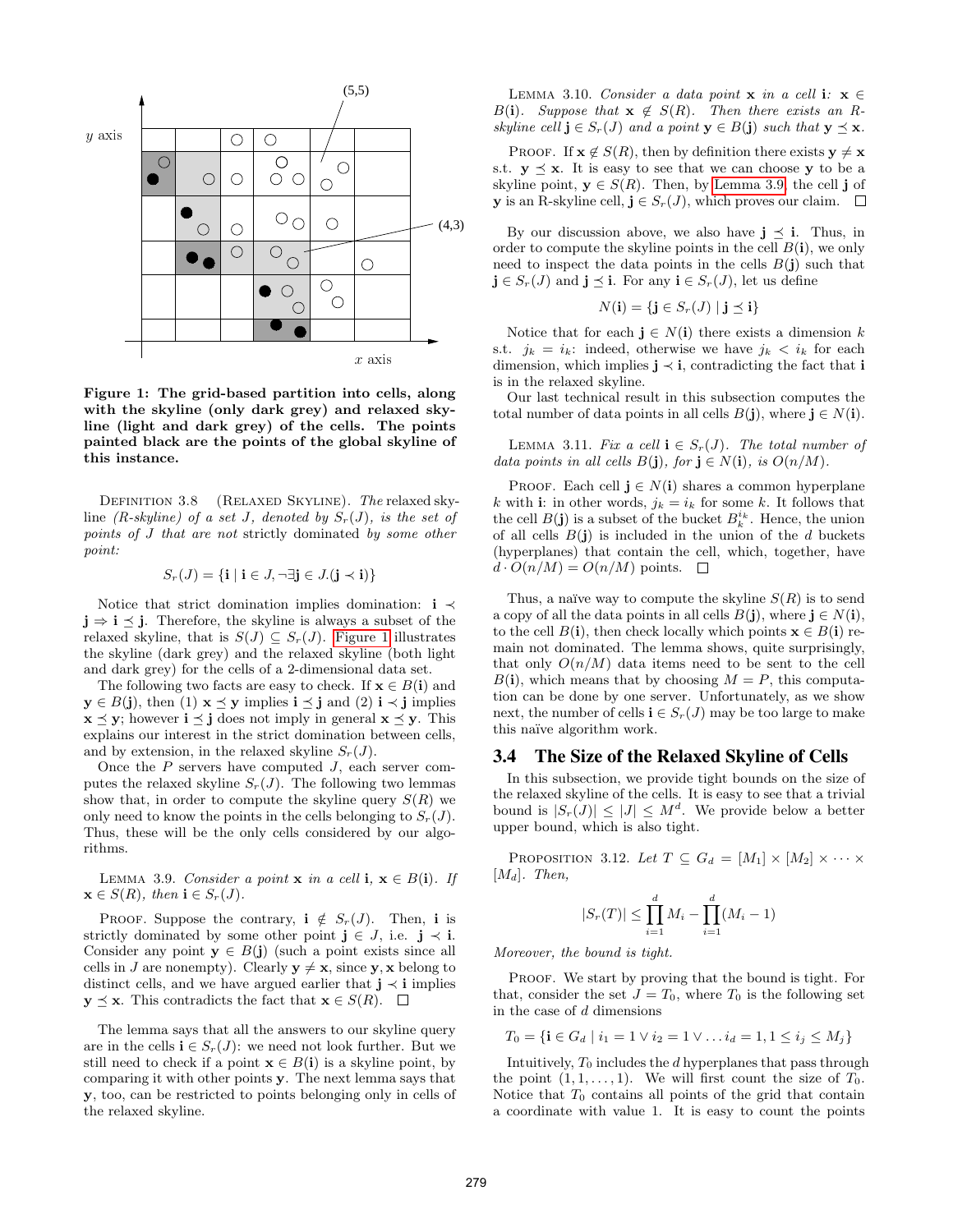that do not contain any 1, since these points have  $M_i - 1$ choices of values for the j-th coordinate. Hence, there are  $\prod_{i=1}^{d} (M_i - 1)$  of these points. Since the total number of points is  $\prod_{i=1}^d M_i$ , it follows that

$$
|T_0| = \prod_{i=1}^{d} M_i - \prod_{i=1}^{d} (M_i - 1)
$$

Next, consider a point  $i \in T_0$ . By construction, there exists some k such that  $i_k = 1$ . For any other point  $\mathbf{i}' \in$  $T_0$ ,  $i_k = 1 \leq i'_k$ ; hence, **i** is not strictly dominated by any other point and  $\mathbf{i} \in S_r(T_0)$ . This implies that  $T_0 \subseteq S_r(T_0)$ . Since also  $S_r(T_0) \subseteq T_0$ , it follows that  $S_r(T_0) = T_0$ . Thus,  $|S_r(T_0)| = |T_0|$  and the bound is indeed tight.

Next, we prove the upper bound. Consider an arbitrary  $T \subseteq G_d$ . We will show that there is an injective mapping from  $S_r(T)$  to  $T_0$ , which proves that  $|S_r(T)| \leq |T_0|$ . Indeed, consider the following mapping:

$$
map(i_1, \ldots, i_d) = (i_1 - m, \ldots, i_d - m)
$$
  
where  $m = \min\{i_1, \ldots, i_d\} - 1$ 

Intuitively, each point is mapped along the diagonal to the point where the diagonal intersects with  $T_0$ . First, we have to show that for every  $\mathbf{i} \in S_r(T)$ ,  $map(\mathbf{i}) \in T_0$ . Indeed, for any  $j = 1, d$ , we have that  $(map(i))_i = i_j - \min\{i_1, \ldots, i_d\} +$  $1 \geq 1$  and also  $(map(i))_i \leq i_j \leq M_i$ . Moreover, the coordinate that is minimum will be equal to one.

Next, we have to show that the mapping is injective. Consider two points  $\mathbf{i} \neq \mathbf{i}' \in S_r(T)$  such that  $map(\mathbf{i}) =$  $map(i') = (v_1, \ldots, v_d) = \mathbf{v}$ . Then, by construction  $\mathbf{i} = \mathbf{v} + m$ and  $\mathbf{i}' = \mathbf{v} + m'$ , for some  $m, m'$ . Without loss of generality assume that  $m > m'$ . Then, for every coordinate k, we have that  $i'_k = v_i + m' < v_i + m = i_k$ , hence  $\mathbf{i}' \prec \mathbf{i}$  and  $\mathbf{i} \notin S_r(T)$ , which is a contradiction.  $\quad \Box$ 

In our setting, we have that  $M_1 = \cdots = M_d = M$ , hence:

COROLLARY 3.13. If 
$$
J \subseteq [M]^d
$$
, then  
\n
$$
|S_r(J)| \leq M^d - (M-1)^d = O(M^{d-1})
$$

## 4. ALGORITHMS

In this section, we use the tools we have developed in Section 3 to design three algorithms for parallel skyline query processing.

# 4.1 A 2-Step Algorithm with No Replication

Here, we propose a simple algorithm that operates in two steps. We choose  $M = P$ ; hence, the total amount of data communicated at the broadcast phase is  $dP(P+1) + P^{d+1}$ , independent of *n*. The algorithm is based on Lemma 3.10, and, more precisely, on the fact that each cell needs to access data only from cells with at least one shared coordinate. Before we describe the algorithm in full detail, we need some definitions. For  $k = 1, \ldots, d$  and  $s = 1, \ldots, P$ , let

$$
R_{k,s} = \{ \mathbf{x} \in R \mid \mathbf{x} \in B(\mathbf{i}), \mathbf{i} \in S_r(J), i_k = s \}
$$

Intuitively,  $R_{k,s}$  includes all the points that belong to cells of the relaxed skyline that are on the hyperplane  $X_k = s$ . The following lemma is straightforward.

LEMMA 4.1. For any  $k = 1, \ldots, d$  and  $s = 1, \ldots, P$ , we have  $|R_{k,s}| \leq |B_k^s|$ .

We next define for any dimension  $k = 1, \ldots, d$ 

$$
S^k(R) = \bigcup_{s=1}^P S(R_{k,s})
$$

The following lemma captures the connection between the sets  $S^k(R)$  and the skyline  $S(R)$ .

LEMMA 4.2. 
$$
S(R) = \bigcap_{i=1}^{d} S^{i}(R)
$$

PROOF. Let  $\mathbf{x} \notin S(R)$  and  $\mathbf{x} \in B(i)$ . If  $i \notin S_r(J)$ , then  $\mathbf{x} \notin R_{k,s}$  for any  $k,s$ ; hence  $\mathbf{x} \notin \bigcap_{i=1}^d S^i(R)$ . Otherwise, it must be that  $\mathbf{i} \in S_r(J)$ . Since **x** does not belong in the skyline of R, there exists some point  $x' \in S(R)$  such that  $\mathbf{x}' \preceq \mathbf{x}$ . Let  $\mathbf{x}' \in B(\mathbf{j})$ . By Lemma 3.9,  $\mathbf{j} \in S_r(J)$ . By applying Lemma 3.10, we also obtain that j, i must have at least one coordinate in common, let it be the k-th. It follows that  $\mathbf{x}, \mathbf{x}' \in R_{k,i_k}$ . But then  $\mathbf{x} \notin S(R_{k,i_k})$ , since it is dominated by **x'**. Moreover,  $\mathbf{x} \notin R_{k,s}$  for  $s \neq i_k$ . Hence,  $\mathbf{x} \notin R_{k,s}$  $S^{k}(R)$  and  $\mathbf{x} \notin \bigcap_{i=1}^{d} S^{i}(R)$ . It follows that  $\bigcap_{i=1}^{d} S^{i}(R) \subseteq$  $S(R)$ .

Next, let  $\mathbf{x} \in S(R)$  and  $\mathbf{x} \in B(i)$ . By Lemma 3.9,  $i \in$  $S_r(J)$ . For a dimension  $k, \mathbf{x} \in R_{k,i_k}$  and, since there exists no point that dominates **x**, it must hold that  $\mathbf{x} \in S(R_{k,i_k})$ . Hence,  $\mathbf{x} \in S^k(R)$  for any  $k = 1, \ldots, d$ . It follows that  $\mathbf{x} \in \bigcap_{i=1}^d S^i(R)$  and  $S(R) \subseteq \bigcap_{i=1}^d S^i(R)$ .

Lemma 4.2 gives a straightforward 2-step algorithm for the skyline computation. First, observe that, for a fixed  $k$ ,  $S^k(R)$  can be computed in one communication step, since we can choose  $M = P$  and then assign the computation of  $S(R_{k,s})$  to server s. Since the size of  $R_{k,s}$  is  $O(n/P)$ , the first step is load-balanced. Now, notice that we can perform this computation in parallel for all the dimensions in the first step. The second step will compute the intersection of the sets  $S^k(R)$ . The detailed algorithm is as follows.

| Algorithm 1: 2-STEP ALGORITHM                                                      |
|------------------------------------------------------------------------------------|
| STEP 1                                                                             |
| <b>Broadcast:</b> Compute the R-skyline (see Section 3)                            |
| <b>Communication:</b> Server <i>s</i> receives $R_{1,s}, R_{2,s}, \ldots, R_{d,s}$ |
| <b>Computation:</b> Server s computes $S(R_{1,s}), \ldots, S(R_{d,s})$             |
| STEP 2                                                                             |
| Compute the set intersection [13]: $\bigcap_{s=1}^d S^s(R)$                        |

THEOREM 4.3. The 2-STEP ALGORITHM computes  $S(R)$ in two steps and is perfectly load-balanced.

PROOF. We first prove the correctness of the algorithm. Notice that we have not specified directly how  $S^k(R)$  is computed. Instead,  $S^k(R)$  is computed implicitly, since the sets  $S(R_{k,s})$  for  $s = 1, \ldots, P$  are disjoint. Hence, by the end of step 1,  $S^k(R)$  is partitioned among the servers. The correctness of the algorithm then follows directly from Lemma 4.2. It remains to prove that the algorithm is load-balanced.

Indeed, from Lemma 4.1, we obtain that  $|R_{k,s}| = O(n/P)$ for any  $k, s$ . It follows that any server s receives total data of size  $d \cdot O(n/P)$ . Finally, the intersection of multiple sets can be computed in 1 step by a load-balanced algorithm, as proved in [13]. We should also note that the set intersection requires a randomized algorithm that uses a hash function to distribute the tuples among the servers.  $\Box$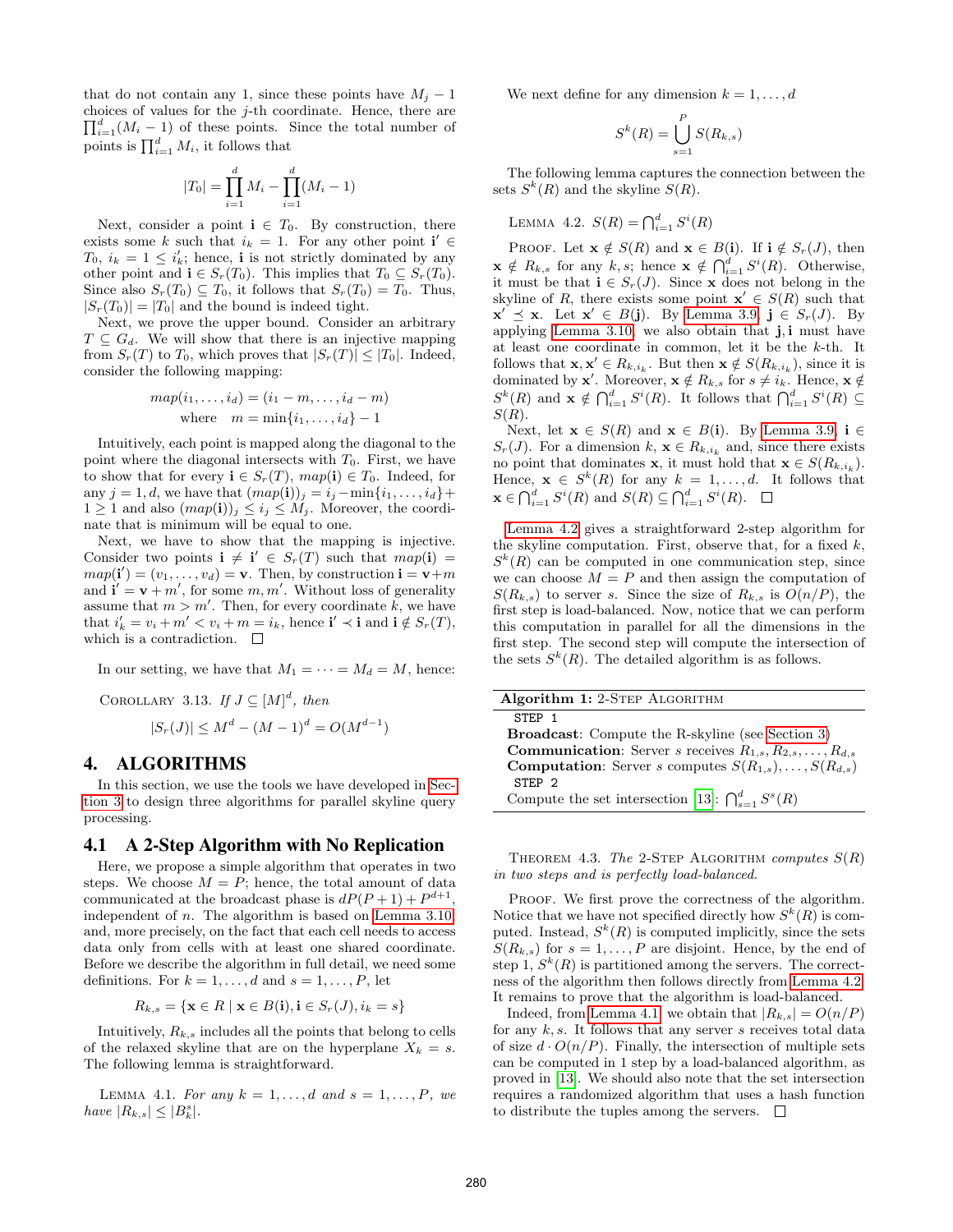The 2-step algorithm replicates the data d times during the first step. There exists a simple variation of the 2-step algorithm which reduces the replication per step to a constant factor, independent of the dimension  $d$ , but with the tradeoff of having to increase the number of communication steps. Indeed, instead of computing the sets  $S^{i}(R)$  in parallel, we can compute only  $S^1(R)$  at the first step,  $S^2(S^1(R))$ at the second step, and so on. The correctness of this algorithm follows from Lemma 4.2. Moreover, it is easy to see that the computation now requires d parallel steps.

# **4.2** A 1-step Algorithm with  $O(P^{\frac{d-2}{d-1}})$  Replication

In this section, we describe a one step algorithm that achieves a load per server of  $O(n/P \cdot P^{\frac{d-2}{d-1}})$ . In other words, the data is replicated on average by a factor of at most  $P^{\frac{d-2}{d-1}}$ .

We first choose the number of partition points to be  $M =$  $P^{1/d-1}$ . Thus, the total amount of data communicated during the broadcast phase is  $dP(P+1) + P^{1+d/(d-1)}$ , independent of n. By applying Corollary 3.13, it follows that the total number of cells in  $S_r(J)$  will be at most  $O((P^{1/d-1})^{d-1}) =$  $O(P)$ . Hence, we can assign to each server a constant number of cells. Let  $C_s$  be the set of cells assigned to server s. Each server is responsible for outputting only the points of the cells in  $C_s$  that belong to the final skyline.

However, we have to make sure that each server receives not only the data in  $C_s$ , but also data from other cells. It follows from Lemma 3.10 that the data in the cells of the set  $N(i)$  is sufficient to compute  $S(R) \cap B(i)$ .

| Algorithm 2: 1-STEP REPLICATION                                                                     |
|-----------------------------------------------------------------------------------------------------|
| <b>Broadcast:</b> Compute the R-skyline (see Section 3)                                             |
| <b>Communication:</b> Server s receives $C_s$ . Moreover, for                                       |
| every $\mathbf{i} \in C_s$ , it receives $B(\mathbf{j})$ for every $\mathbf{j} \in N(\mathbf{i})$ . |
| <b>Computation:</b> Server <i>s</i> computes                                                        |
| $S(R) \cap \{x \in B(i) \mid i \in C_s\}$                                                           |

We next prove the correctness of the algorithm and compute the load per server.

THEOREM 4.4. The 1-STEP REPLICATION algorithm computes  $S(R)$  in one step with a maximum load quarantee of  $O(n/P^{1/(d-1)})$ .

PROOF. We have already shown that each server holds sufficient information to decide whether a point in  $\{x \in B(i) \mid$  $\mathbf{i} \in C_s$  belongs in the final skyline.

In order to compute the load per server, let us consider a server s and let  $\mathbf{i} \in C_s$ . We will compute an upper bound on the size of  $D(i) = \bigcup_{\mathbf{j} \in N(i)} B(\mathbf{j})$ . Indeed, we can partition  $N(\mathbf{i})$  in the sets  $\bigcup_{\mathbf{j}\in N(\mathbf{i}),j_k=i_k} B(\mathbf{j})$  for  $k=1,\ldots,d$ . Now, since each such set contains cells with a common coordinate, we have that  $|\bigcup_{\mathbf{j}\in N(\mathbf{i}),j_k=i_k} B(\mathbf{j})| \leq |B_k^{i_k}| = O(n/P^{1/d-1}).$ 

It follows that  $|D(i)| = d \cdot O(n/P^{1/d-1})$ . Moreover, for every server s,  $|C_s|$  is bounded by some constant. Hence, the load for each server is bounded by  $O(n/P^{1/d-1}) = O(n/P \cdot$  $P^{\frac{d-2}{d-1}}$ ).

Corollary 4.5. The 1-Step Replication algorithm is perfectly load-balanced in 2 dimensions.

Even though the algorithm is load-balanced for 2 dimensions, for any  $d > 2$  the load per server is much higher. For example, for  $d = 3$ , the replication is on average  $O(\sqrt{P})$ . In the next section, we propose a specialized algorithm that keeps the load per server to  $O(n/P)$  for  $d = 3$ .

# 4.3 A 1-Step Algorithm with No Replication for 3D

In this section, we propose and analyze a load-balanced algorithm for 3-dimensional data sets. We present two variants of the algorithm: the first variant uses randomization and requires  $M = P \log P$ , whereas the second variant is deterministic and requires  $M = P$ . In both cases, the amount of communication during the broadcast phase is constant, independent of n.

Let the database be  $R(X, Y, Z)$ . The algorithm exploits the following observation.

LEMMA 4.6. Let  $\mathbf{j}, \mathbf{i} \in S_r(J)$  such that  $\mathbf{j} \preceq \mathbf{i}$ . Also, suppose that i and j share exactly one coordinate (let it be the k-th). Let  $\mathbf{x} \in B(i)$ . Then,  $\mathbf{x}$  is not dominated by some point in  $B(\mathbf{j})$  if and only if  $\mathbf{x}_k < m_k(\mathbf{j}) = \min_{\mathbf{x}' \in B(\mathbf{j})} \mathbf{x}'_k$ .

PROOF. Consider the point  $\mathbf{x}' \in B(\mathbf{j})$  such that  $\mathbf{x}' =$  $\arg \min_{\mathbf{x}' \in B(\mathbf{j})} \mathbf{x}'_k$ . For any other coordinate  $\ell \neq k$ , since  $j_k < i_k$ , it is clear that  $\mathbf{x}'_\ell < \mathbf{x}_\ell$  (it also holds that  $\mathbf{x}_\ell \neq \mathbf{x}'_\ell$ ). If  $\mathbf{x}_k \geq m_k(\mathbf{j})$ , we also have  $\mathbf{x}_k \geq \mathbf{x}'_k$  and thus  $\mathbf{x}' \preceq \mathbf{x}$ .

For the other direction, if  $\mathbf{x}_k < \min_{\mathbf{x}' \in B(j)} \mathbf{x}'_k$ , then x strictly dominates every point in  $B(j)$  along the k-th coordinate; hence, it can not be dominated by any point in  $B(j). \square$ 

Now, let us consider a cell  $\mathbf{i} \in S_r(J)$ . For any  $\mathbf{j} \in N(\mathbf{i})$ such that  $\mathbf{i}, \mathbf{j}$  coincide in exactly one coordinate (the k-th), Lemma 4.6 implies that **i** needs to hear only the value  $m_k(i)$ from the cell  $B(j)$ . The algorithm computes for each cell  $i \in S_r(J)$  the values  $m_x(i), m_y(i), m_z(i)$  and then broadcasts this data. Since Corollary 3.13 implies that the number of cells in the relaxed skyline for 3 dimensions is  $O(P^2)$ , it follows that each server will have an extra constant load of  $3 \cdot O(P^2)$ .

The computation of the minimum coordinates for each cell can be integrated in the broadcast phase. After bucketizing, each server s sends, for every cell  $\mathbf{i} \in S_r(J)$ , the local minimum value of each coordinate, which we denote by  $m_k^s(i)$ for the k-th dimension. The total data communicated is  $3 \cdot |S_r(J)| \cdot P = O(P^3)$ . The minimum value for cell  $B(i)$  is then computed as  $m_k(i) = \min_s m_k^s(i)$ .

We say that two cells **i**, **j** are *colinear*, denoted by **i**  $\ell$  **j**, if they share exactly two coordinates. Then,

Corollary 4.7. If each server has available the values  $m_x(\mathbf{j}), m_y(\mathbf{j}), m_z(\mathbf{j})$  for each cell  $\mathbf{j} \in S_r(J)$ , a cell  $\mathbf{i} \in S_r(J)$ needs to access data only from cells in

$$
N^r(\mathbf{i}) = \{ \mathbf{j} \in S_r(J) \mid \mathbf{j} \preceq \mathbf{i}, \ \mathbf{i} \wr \mathbf{j} \}
$$

Notice that  $N^r(i) \subseteq N(i)$ . Hence, the data each cell needs in order to compute the actual skyline from the local skyline is substantially reduced.

We need to note here that, in the case of  $d > 3$  dimensions, even after the minimum values for each dimension are computed and sent to every server, it is not sufficient for a cell to access only colinear cells to compute the skyline.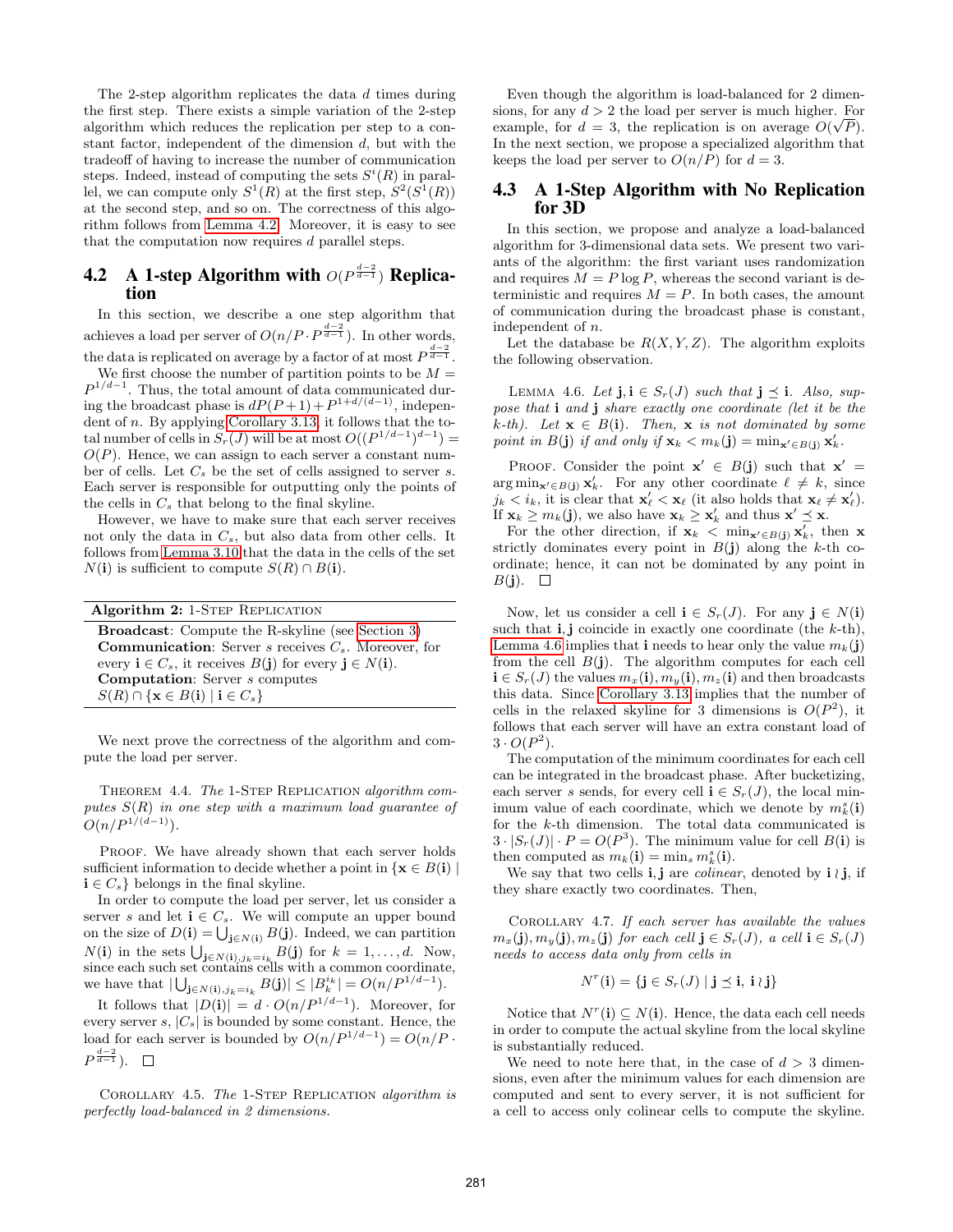For this reason, our algorithm does not carry over to larger dimensions.

The next step of the algorithm is to compute a partition  $\mathcal G$  of the set  $S_r(J)$ , such that each set  $G_\ell \in \mathcal G$ , which we call a group, is responsible for computing the skyline points only in  $S(R) \cap \bigcup_{\mathbf{i} \in G_{\ell}} B(\mathbf{i})$ . In order to perform this computation, each group  $\tilde{G}_{\ell}$  must also obtain the set of points

$$
D(G_{\ell}) = \bigcup_{\mathbf{i} \in G_{\ell}} (\cup_{\mathbf{j} \in N^{r}(\mathbf{i})} B(\mathbf{j}))
$$

We will show how to construct a partition  $\mathcal G$  which satisfies the following properties:

- 1. Each group  $G_\ell \in \mathcal{G}$  has a limited amount of data: more precisely,  $|D(G_\ell)| = O(n/M)$
- 2. The total amount of data in the groups is

$$
\sum_{G_{\ell} \in \mathcal{G}} |D(G_{\ell})| = O(n)
$$

Given such a partition  $\mathcal{G}$ , we can allocate the groups to servers such that the computation is load-balanced. We postpone the discussion on how to perform the assignment of groups to servers for the end of this subsection.

We now describe the construction of the desired partition. The algorithm distinguishes two disjoint classes of cells in the relaxed skyline: interior cells and corner cells. We treat each class of cells in a distinct way; more precisely, the partition G can be defined as  $\mathcal{G} = \mathcal{G}^{in} \cup \mathcal{G}^{co}$ , where  $\mathcal{G}^{in}, \mathcal{G}^{co}$  are the partitions of the interior and corner cells respectively.

DEFINITION 4.8. A cell  $\mathbf{i} \in S_r(J)$  is an interior cell if every cell in  $N<sup>r</sup>(i)$  belongs to the same plane. We also say that  $\mathbf i$  is interior to this specific plane. A corner cell is a cell that is not interior.

Figure 2 shows the relaxed skyline of a 3-dimensional data set, along with the interior and corner cells. The Rskyline consists only of the visible cells. Although one may be tempted to think that cells may be interior to at most one plane, this is not always true. For example, consider the relaxed skyline consisting only of the cells  $\mathbf{i} = (1, 1, 1)$ and  $\mathbf{j} = (1, 1, 2)$ . Clearly,  $\mathbf{i} \in N^r(\mathbf{j})$ . It follows that  $\mathbf{j}$  is an interior cell for both the planes  $X = 1$  and  $Y = 1$ .

The interior cells can be easily handled by our algorithm. Indeed, for  $i = 1, \ldots, M$ , we can assign to a distinct group  $G_i^{in}$  the cells interior to the planes  $X = i$ ,  $Y = i$  and  $Z = i$ . If a cell i is interior to more than one plane, we assign it to the group  $G_{i_x}^{in}$  if it is interior to the plane  $X = i_x$ ; else, we assign it to the group  $G_{i_y}^{in}$ . By definition, the interior cells need to be informed about data only from the plane they are interior to. Thus, it suffices to send every cell of the planes  $X = i$ ,  $Y = i$  and  $Z = i$  to the group  $G_i^{in}$ . Since each plane holds at most  $O(n/M)$  data, each group will hold  $3 \cdot O(n/M)$  data. Furthermore, the total size of the data in these groups will be  $M \cdot O(n/M) = O(n)$ .

Next, we show how to process the corner cells. We will treat the corner cells by grouping them into lines.

DEFINITION 4.9. A line  $L(\ell_x, \ell_y)$ , where  $1 \leq \ell_x, \ell_y \leq M$ is the set of corner cells i such that  $\mathbf{i}_x = \ell_x$ ,  $\mathbf{i}_y = \ell_y$  and  $|L(\ell_x, \ell_y)| > 1$ . We similarly define  $L(\ell_x, \ell_z)$  and  $L(\ell_y, \ell_z)$ .



Figure 2: The R-skyline of a 3-dimensional data set. The dark grey cells are border cells, the lighter grey cells are just corner cells and the rest are interior cells.

In our example in Figure 2, the corner cells form 4 lines. Notice that a corner cell may belong to more than one line (at most one at each direction). It is easy to see that a corner cell either belongs to at least one line or it is not colinear with any other corner cell. We call the latter a *single* corner cell. Before we give some useful properties of the lines, let us present the following lemma.

LEMMA 4.10. If  $i$  is a corner cell, then for every dimension k, there exists a cell  $\mathbf{j} \in N^r(\mathbf{i})$  such that  $\mathbf{j}_k < \mathbf{i}_k$ .

PROOF. Fix a dimension k and assume that for every  $\mathbf{i}' \in$  $N^{r}(\mathbf{i}), \mathbf{i}'_k = \mathbf{i}_k$ . Then, all cells of  $N^{r}(\mathbf{i})$  would belong in the same plane, a contradiction since i is not an interior cell.  $\Box$ 

We are particularly interested in corner cells with specific properties.

DEFINITION 4.11. A corner cell is a border cell if it is maximal or minimal for every line that it belongs to.

In Figure 2, the border cells are the cells colored in dark grey. An easy observation about border cells is that each line has exactly two border cells. The key property about border cells is that an intersection of two lines is always a border cell. This property heavily depends on the fact that the cells form an R-skyline and does not hold for any collection of cells.

Lemma 4.12. If a corner cell belongs to two distinct lines, then it is a border cell.

PROOF. Let  $\mathbf{i} \in S_r(J)$  be a corner cell. Without loss of generality, let us assume that it belongs to the lines  $L_1(i_x, i_y)$ and  $L_2(i_x, i_z)$ . Now, for the sake of contradiction, suppose that i is not a border cell; then, for some line, let it be  $L_1$ , there exist cells **i'**, **i''** such that  $\mathbf{i}'_z < \mathbf{i}_z$  and  $\mathbf{i}''_z > \mathbf{i}_z$ .

Now, consider a corner cell  $j \neq i$  in line  $L_2$ . It is easy to see that  $\mathbf{j}_x = \mathbf{i}_x$  and  $\mathbf{j}_z = \mathbf{i}_z$ . We distinguish two cases:  $\mathbf{j}_y > \mathbf{i}_y$  and  $\mathbf{j}_y < \mathbf{i}_y$  (note that  $\mathbf{i}_y \neq \mathbf{j}_y$ ).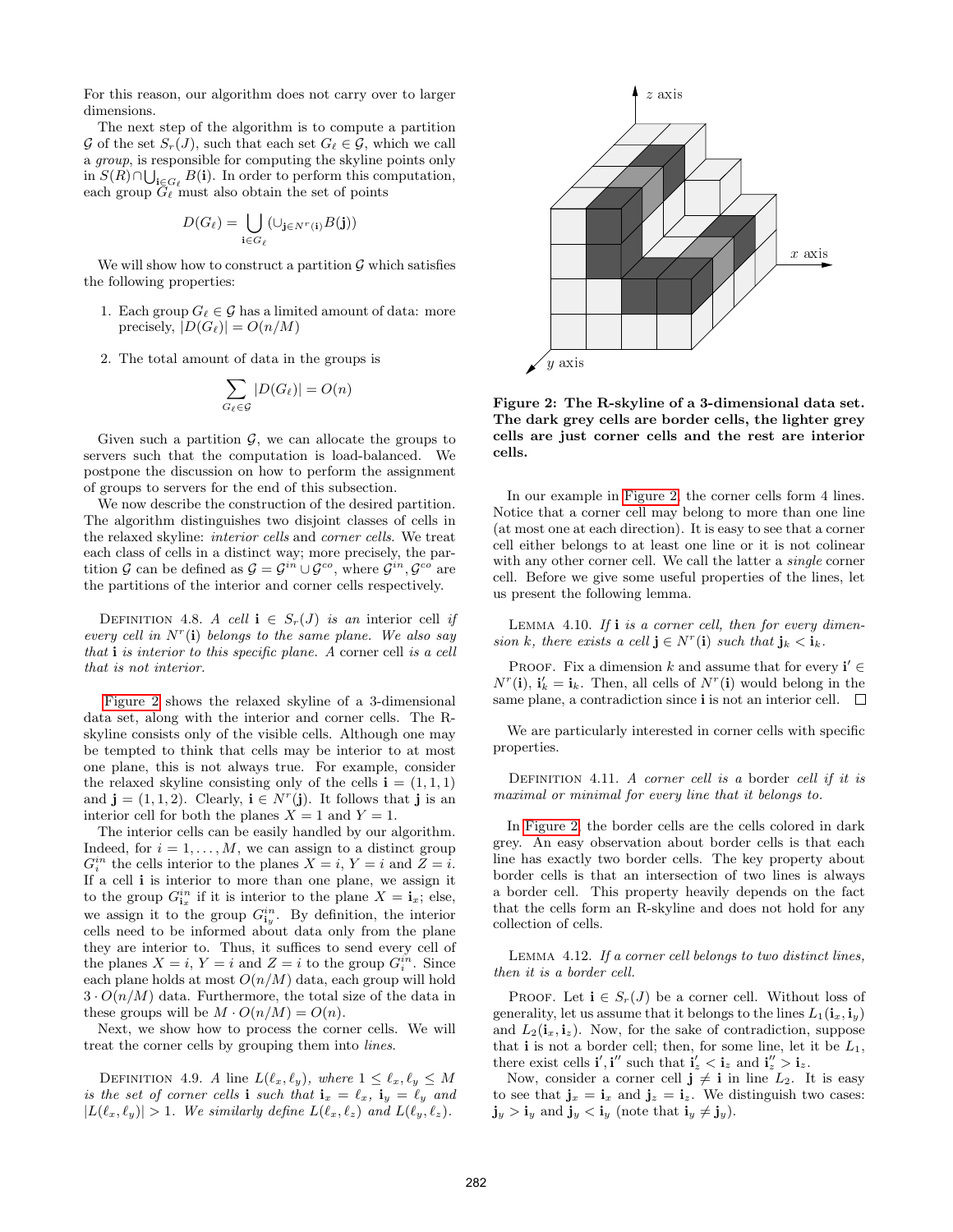For the first case, by applying Lemma 4.10, there exists a cell  $\mathbf{j}' \in N^r(\mathbf{i}')$  such that  $\mathbf{j}'_x < \mathbf{i}_x$ . Now, we have that:  ${\bf j}'_x<{\bf i}'_x={\bf i}_x={\bf j}_x,$   ${\bf j}'_y={\bf i}'_y={\bf i}_y<{\bf j}_y\,$  and  ${\bf j}'_z={\bf i}'_z<{\bf i}_z={\bf j}_z.$ Thus,  $\mathbf{j}' \prec \mathbf{j}$ , which is a contradiction, since  $\mathbf{j} \in S_r(J)$ .

For the second case, by applying again Lemma 4.10, there exists a cell  $\mathbf{j}' \in N^{r}(\mathbf{j})$  such that  $\mathbf{j}'_{x} < \mathbf{j}_{x}$ . However,  $\mathbf{j}'_{x} <$  $\mathbf{j}_x = \mathbf{i}_x = \mathbf{i}''_x, \ \mathbf{j}'_y = \mathbf{j}_y \leq \mathbf{i}_y = \mathbf{i}''_y \text{ and } \mathbf{j}'_z = \mathbf{j}_z = \mathbf{i}_z \leq \mathbf{i}''_z.$  Thus,  $j' \prec i''$ , a contradiction.

We can now discuss how the corner cells are partitioned into groups. We assign each single corner cell, i.e. a corner cell that does not belongs to any line, and each line to a distinct group. If a cell belongs to more than one line, we assign the cell to the group of the lexicographically first line. We next prove the validity of this partitioning.

LEMMA 4.13. For each group  $G_{\ell}^{co} \in \mathcal{G}^{co}$ , we have that  $|D(G_{\ell}^{co})| = O(n/M).$ 

PROOF. If the group  $G_{\ell}^{co}$  consists of a single cell, then the cell needs to receive data only from three lines, and each line holds at most  $O(n/M)$  data by construction. In the case that the group is a line, let it be  $L(\ell_x, \ell_y)$ , the cells that belong in  $\bigcup_{\mathbf{i}\in L} N^r(\mathbf{i})$  reside either on the plane  $X = \ell_x$  or on the plane  $Y = \ell_y$ . Since each plane contains  $O(n/M)$  data, it follows that  $G_{\ell}^{co}$  must hold at most  $O(n/M)$  data.

LEMMA 4.14.  $\sum_{G_{\ell}^{co} \in \mathcal{G}^{co}} |D(G_{\ell}^{co})| = O(n)$ .

PROOF. Consider a cell  $\mathbf{i} \in S_r(J)$ . By our construction,  $\mathbf{i}$ must send its data to any corner cell  $\mathbf{j} \in S_r(J)$  that differs with i only in one dimension. Let us fix the dimension to be X and let  $T_x(i)$  be the set of cells where i needs to send its data.

The first case is that there exists only one corner cell  $\mathbf{j} \in \mathbb{R}$  $T_x(i)$ . Since j belongs to exactly one group, the data  $B(i)$ will be sent only to one group along the  $X$  dimension.

Otherwise,  $T_x(i)$  has at least two cells. Then, the cells in  $T_x(i)$  define a line  $L_1 = L(i_y, i_z)$ . However, it is not necessary that all the cells of  $L_1$  are assigned to the group which represents  $L_1$ . Thus, we need to bound the number of groups  $n_\ell$  that include cells from  $L_1$ . More precisely, we show that  $n_\ell \leq 3$ .

Indeed, notice that any other line that includes a cell from  $L_1$  intersects  $L_1$ . However, Lemma 4.12 tells us that lines can intersect only on border cells. Clearly, a line has at most 2 border cells; hence, at most 2 cells may belong to other groups.

Hence, the replication of a cell across dimension  $X$  is at most 3. Summing up for all 3 dimensions  $X, Y, Z$ , we conclude that the replication of any cell is at most 9. Since the data in each cell is replicated a constant number of times, the total data sent will be  $O(n)$ .  $\square$ 

We now return to the task of allocating the groups of the parition  $\mathcal G$  to the servers. We propose two algorithms for this task: a randomized algorithm (R-Allocate) and a deterministic algorithm (D-ALLOCATE).

We prove the load balancing of algorithm R-ALLOCATE by using tools from the balls-into-bins framework. Indeed, one can view each group  $G_\ell \in \mathcal{G}$  as a weighted ball, where its weight is  $|D(G_\ell)|$ , and each server as a bin. Then, the algorithm chooses for each ball a bin independently and uniformly at random (u.a.r.) and places the ball into this bin.

**Procedure R-Allocate** $(G)$ 

- $M \leftarrow P \log P$
- Assign each group independently to a uniformly at random chosen server.

PROPOSITION 4.15. Assume P bins and weighted balls of total size  $O(n)$  such that the maximum weight of a ball is  $w_{max} = O(n/P \log P)$ . If the balls are thrown independently and u.a.r. in the bins, each bin holds a total weight of  $O(n/P)$  with high probability (w.h.p.).

PROOF. By applying the majorization lemma in [2], it follows that the worst balancing occurs in the case we have  $N = n/w_{max}$  balls, each one with weight  $w_{max}$ . If  $N \leq$  $P \log P$ , then the maximum number of balls landing on any bin will be w.h.p. at most  $O(\log P)$ . Hence, the maximum weight will be bounded w.h.p. by  $O(\log P) \cdot w_{max} = O(n/P)$ . In the case where  $N \ge P \log P$ , applying the theorem in [19], the maximum number of balls will be w.h.p.  $O(N/P)$ . It thus follows that the maximum total weight at any server will be w.h.p.  $O(N/P) \cdot w_{max} = O(n/P)$ .  $\Box$ 

The deterministic algorithm D-ALLOCATE needs first to count the amount of data at each cell. This task can be integrated in the broadcast phase: each server, apart from the minimum values, also reports the number of points in each cell.

The algorithm chooses  $M = P$ . Let us assume that the partition guarantees that for each  $G_\ell \in \mathcal{G}, |D(G_\ell)| \leq c_1n/P$ and also  $\sum_{G_\ell \in \mathcal{G}} |D(G_\ell)| \leq c_2 n$ .

| <b>Procedure</b> D-Allocate( $\mathcal{G}$ ) |  |
|----------------------------------------------|--|

- $c = \max\{c_1, c_2\}$
- For each  $G_\ell \in \mathcal{G}$ , assign group  $G_\ell$  to the first server with data less or equal to  $cn/P$

PROPOSITION 4.16. D-ALLOCATE distributes the groups such that each server receives  $O(n/P)$  data.

PROOF. We will show that: (1) every group is assigned to some server, and (2) each server receives at most  $2cn/P$ data.

For the first part, suppose that some group  $G_\ell \in \mathcal{G}$  can not be assigned to any server. It follows that every server has strictly more than  $cn/P$  data. Hence, the total data in the servers will be  $> P(cn/P) = cn \geq c_2n$ , a contradiction.

For the second part, consider a server with data strictly more than  $c \cdot n/P$  and consider the last group assigned to it. Before this assignment, the server had received at most  $cn/P$ data. However, the maximum size of a group is  $c_1n/P \leq$  $cn/P$ . Hence, the server holds at most  $2cn/P$  data.  $\square$ 

We summarize the algorithm for the 3-dimensional case in Algorithm 5. The algorithm and the analysis also imply the main theorem for this subsection.

THEOREM 4.17. There exists a perfectly load-balanced algorithm that computes the skyline  $S(R)$  for 3 dimensions in one step.